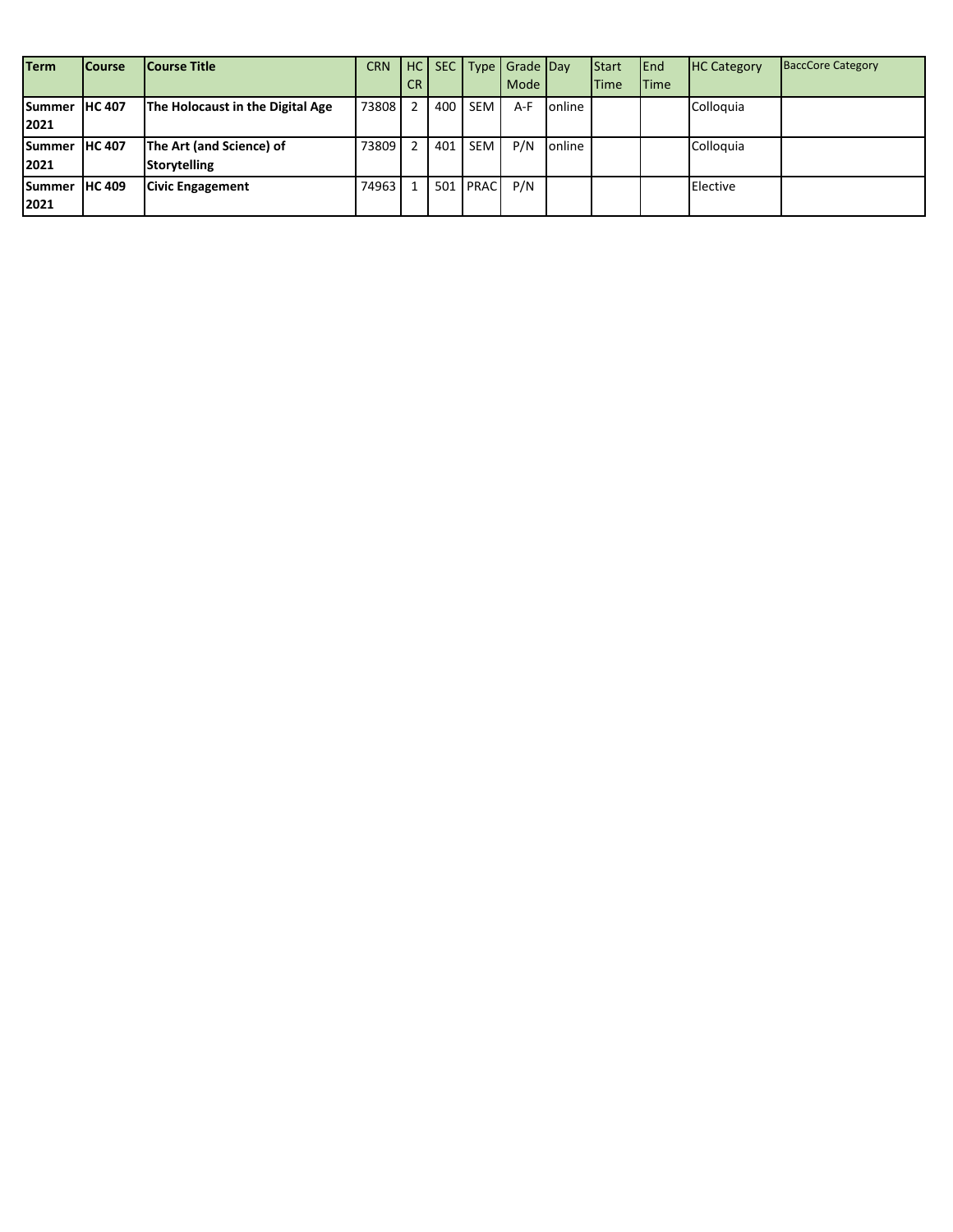| <b>Term</b>             | <b>Course</b> | <b>Course Title</b>                    | <b>CRN</b> | HC             |     |             | SEC Type Grade Day |   | <b>Start</b> | End         | <b>HC Category</b> | <b>BaccCore Category</b> |
|-------------------------|---------------|----------------------------------------|------------|----------------|-----|-------------|--------------------|---|--------------|-------------|--------------------|--------------------------|
|                         |               |                                        |            | <b>CR</b>      |     |             | Mode               |   | <b>Time</b>  | <b>Time</b> |                    |                          |
| <b>Fall 2021 ENSC</b>   |               | <b>Introduction to Traditional</b>     | 16599      | $\overline{2}$ | 400 | onlin       | A-F                |   | online       |             | Colloquia          |                          |
|                         | 407H/         | <b>Ecological Knowledge (TEK)</b>      |            |                |     | e           |                    |   |              |             |                    |                          |
| Fall 2021 HC 407        |               | <b>History and Politics of Disease</b> | 18273      | $\mathbf{1}$   | 502 | SEM         | $A-F$              | W | 1700         | 1750        | Colloquia          |                          |
|                         |               |                                        |            |                |     |             |                    |   |              |             |                    |                          |
| Fall 2021 HC 407 /      |               | <b>Introduction to Traditional</b>     | 16598      | $\overline{2}$ | 401 | onlin       | $A-F$              |   | online       |             | Colloquia          |                          |
|                         | <b>ENSC</b>   | Ecological Knowledge (TEK)             |            |                |     | e           |                    |   |              |             |                    |                          |
| <b>Fall 2021 HC 409</b> |               | <b>Civic Engagement</b>                | 18274      | $\mathbf{1}$   | 501 | <b>PRAC</b> | P/N                |   |              |             | Elective           |                          |
|                         |               |                                        |            |                |     |             |                    |   |              |             |                    |                          |
| <b>Fall 2021 HC 408</b> |               | <b>Thesis Stage 1: Plan</b>            | 20303      | $\mathbf{1}$   | 501 | SEM         | P/N                |   | 1000         | 1050        | Elective /         |                          |
|                         |               |                                        |            |                |     |             |                    |   |              |             | Thesis             |                          |
| <b>Fall 2021 HC 403</b> |               | Thesis Stage 3: Commit                 | 16354      | $\mathbf{1}$   | 502 | Thesi       | P/N                |   |              |             | Thesis/Researc     |                          |
|                         |               |                                        |            |                |     | s           |                    |   |              |             | h/Projects         |                          |
| Fall 2021  HC 403       |               | Thesis Stage 4: Compose &              | 16353      | $\overline{1}$ | 501 | Thesi       | $A-F$              |   |              |             | Thesis/Researc     |                          |
|                         |               | <b>Complete</b>                        | 16354      |                | 502 | S           | P/N                |   |              |             | h/Projects         |                          |
| <b>Fall 2021 HC 408</b> |               | Thesis Stage 2: Explore & Build        | 18571      | $\mathbf{1}$   | 400 | onlin       | P/N                |   | online       |             | Thesis/Researc     |                          |
|                         |               |                                        |            |                |     | e           |                    |   |              |             | h/Projects         |                          |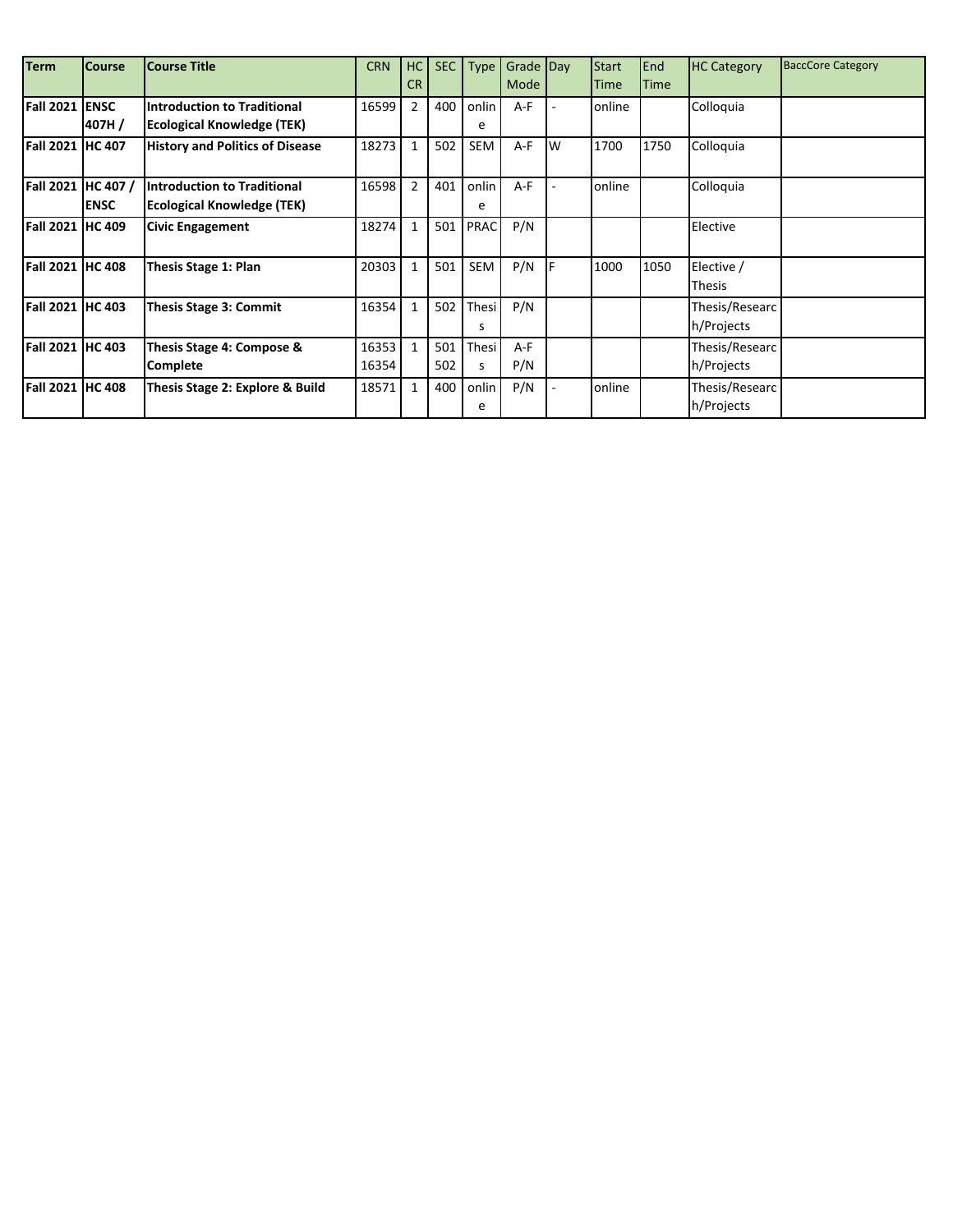| <b>Term</b> | <b>Course</b> | <b>Course Title</b>                 | <b>CRN</b> | <b>HC</b>      | <b>SEC</b> | <b>Type</b> | Grade Day |        | <b>Start</b> | End         | <b>HC Category</b> | <b>BaccCore Category</b> |
|-------------|---------------|-------------------------------------|------------|----------------|------------|-------------|-----------|--------|--------------|-------------|--------------------|--------------------------|
|             |               |                                     |            | <b>CR</b>      |            |             | Mode      |        | Time         | <b>Time</b> |                    |                          |
| Winter      |               | <b>WR 327H Technical Writing</b>    | 38116      | 3              | 400        | onlin       | $A-F$     | online |              |             | <b>BaccCore</b>    | <b>Writing II</b>        |
| 2022        |               |                                     |            |                |            | e           |           |        |              |             |                    |                          |
| Winter      | <b>ENSC</b>   | <b>Introduction to Traditional</b>  | 39587      | $\overline{2}$ | 400        | onlin       | $A-F$     | online |              |             | Colloquia          |                          |
| 2022        | 407H/         | <b>Ecological Knowledge (TEK)</b>   |            |                |            | e           |           |        |              |             |                    |                          |
| Winter      | <b>HC 407</b> | The Holocaust in the Digital Age    | 37107      | $\overline{2}$ | 400        | onlin       | $A-F$     | online |              |             | Colloquia          |                          |
| 2022        |               |                                     |            |                |            | e           |           |        |              |             |                    |                          |
| Winter      | <b>HC 407</b> | <b>Lady Detectives</b>              | 38115      | $\overline{2}$ | 401        | onlin       | P/N       | online |              |             | Colloquia          |                          |
| 2022        |               |                                     |            |                |            | e           |           |        |              |             |                    |                          |
| Winter      | <b>HC 407</b> | The World Inside: Society and       | 40595      | $\overline{2}$ | 403        | onlin       | $A-F$     | online |              |             | Colloquia          |                          |
| 2022        |               | <b>Emotions</b>                     |            |                |            | e           |           |        |              |             |                    |                          |
| Winter      | <b>HC 407</b> | <b>Navigating Social Constructs</b> | 38558      | $\mathbf{1}$   | 501        | <b>SEM</b>  | P/N       | M      | 1200         | 1250        | Colloquia          |                          |
| 2022        |               |                                     |            |                |            |             |           |        |              |             |                    |                          |
| Winter      | HC 407 /      | Introduction to Traditional         | 39586      | $\overline{2}$ | 402        | onlin       | $A-F$     | online |              |             | Colloquia          |                          |
| 2022        | <b>ENSC</b>   | <b>Ecological Knowledge (TEK)</b>   |            |                |            | e           |           |        |              |             |                    |                          |
| Winter      | <b>HC 409</b> | <b>Civic Engagement</b>             | 36332      | $\mathbf{1}$   | 501        | PRAC        | P/N       |        |              |             | Elective           |                          |
| 2022        |               |                                     |            |                |            |             |           |        |              |             |                    |                          |
| Winter      | <b>HC 403</b> | <b>Thesis Stage 3: Commit</b>       | 37079      | $\mathbf{1}$   | 502        | Thesi       | P/N       |        |              |             | Thesis/Researc     |                          |
| 2022        |               |                                     |            |                |            | s           |           |        |              |             | h/Projects         |                          |
| Winter      | <b>HC 403</b> | Thesis Stage 4: Compose &           | 37079      | $\mathbf{1}$   | 502        | Thesi       | P/N       |        |              |             | Thesis/Researc     |                          |
| 2022        |               | <b>Complete</b>                     | 37078      |                | 501        | s           | A-F       |        |              |             | h/Projects         |                          |
| Winter      | <b>HC 408</b> | Thesis Stage 2: Explore & Build     | 38590      | 1              | 400        | onlin       | P/N       | online |              |             | Thesis/Researc     |                          |
| 2022        |               |                                     |            |                |            | e           |           |        |              |             | h/Projects         |                          |
| Winter      | <b>HC 408</b> | Thesis Stage 2: Explore & Build     | 35871      | $\mathbf{1}$   | 501        | <b>HYB</b>  | P/N       |        | 1800         | 1850        | Thesis/Researc     |                          |
| 2022        |               |                                     |            |                |            |             |           |        |              |             | h/Projects         |                          |